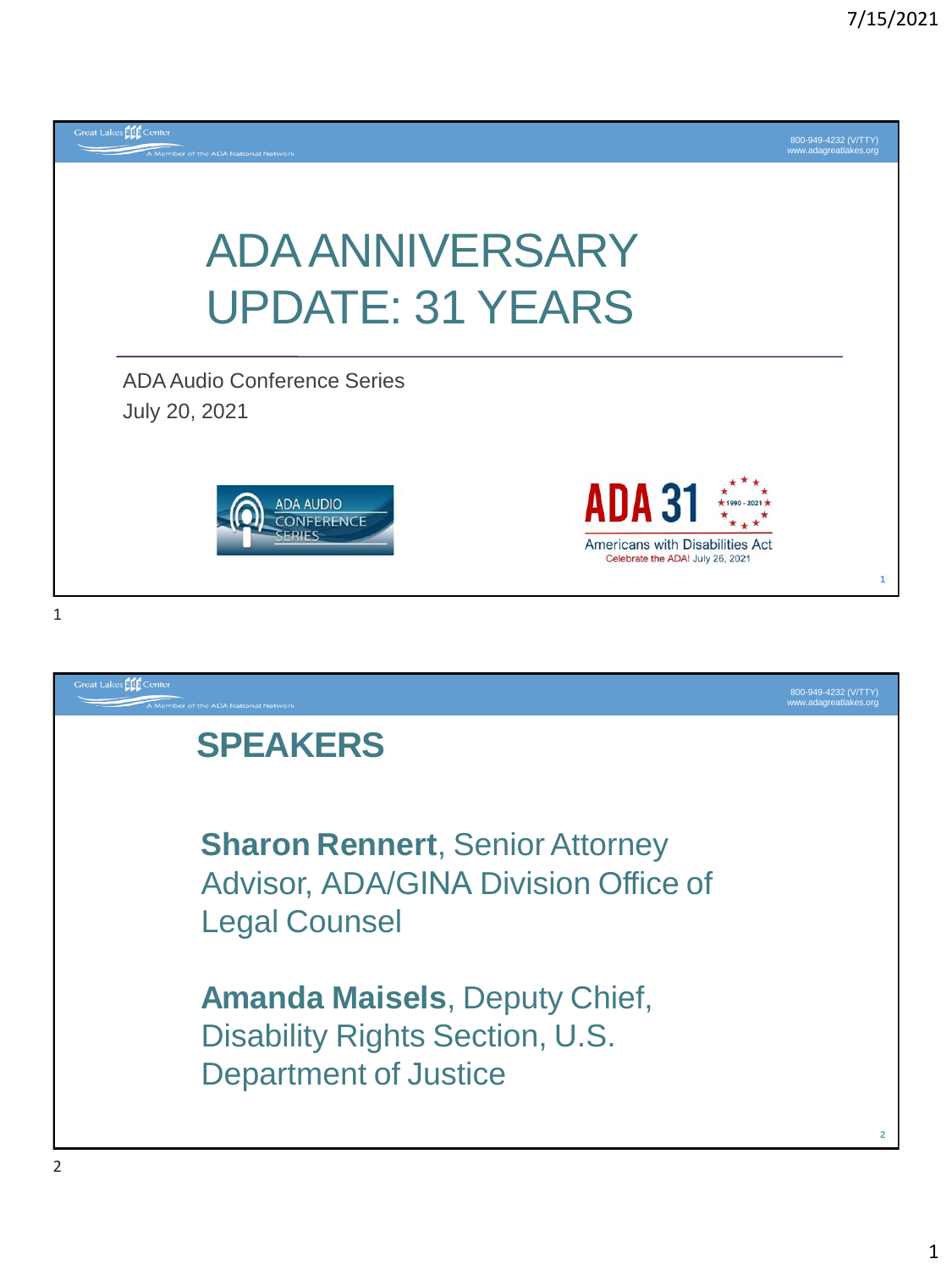

# **U.S. DEPARTMENT OF JUSTICE DISABILITY RIGHTS SECTION UPDATE JULY 2021**

#### **AMANDA MAISELS**

**DEPUTY CHIEF, DISABILITY RIGHTS SECTION**

#### **U.S. DEPARTMENT OF JUSTICE**

[AMANDA.MAISELS@USDOJ.GOV](mailto:Amanda.Maisels@usdoj.gov)

ADA.GOV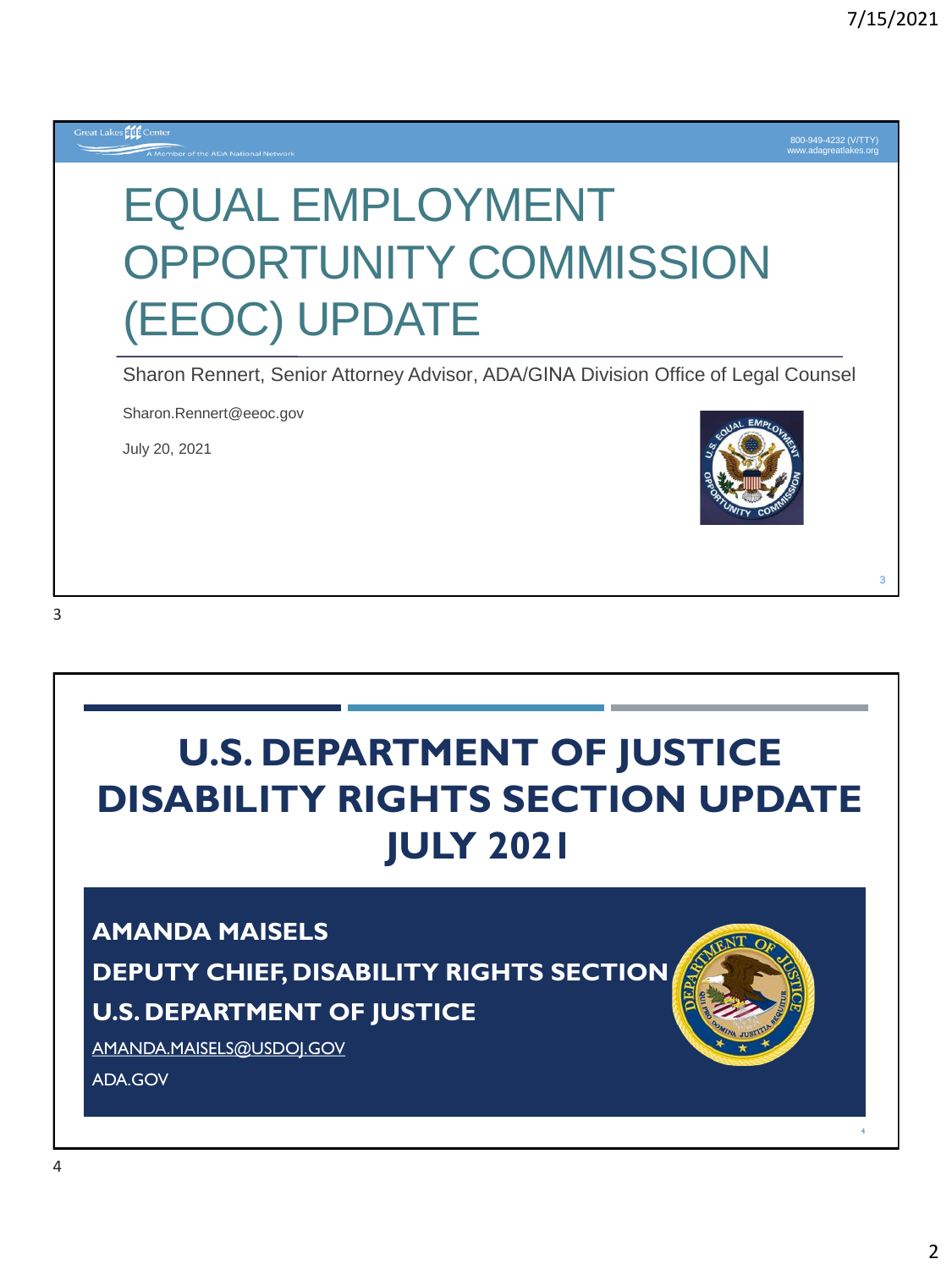

# **OLMSTEAD**

#### **North Dakota Settlement Agreement**

(December 2020)

- Adults with physical disabilities in nursing facilities
- 8 year agreement, statewide
- **Will ensure that adults with physical disabilities** can receive community-based services instead of entering or remaining in nursing facilities
- Affects more that 2500 individuals



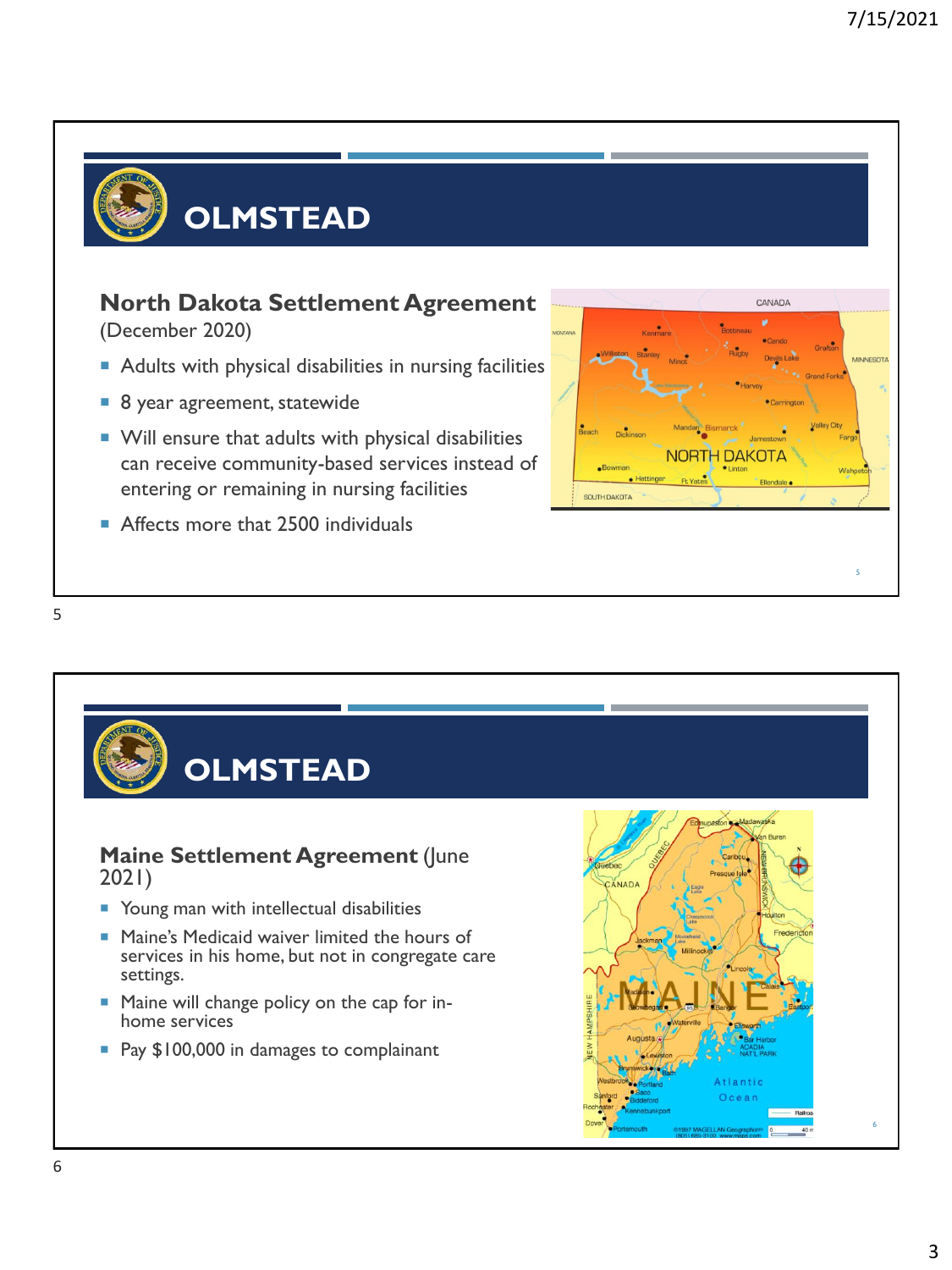

## **CHILD WELFARE**

**Massachusetts Department of Children and Families Settlement Agreement** (November 2020)

- **First DO** settlement addressing discrimination against parents with disabilities by a state child welfare agency
- Complaints from parents with physical, hearing, developmental, and other disabilities
- DCF denied requests for reasonable modifications, failed to provide interpreters to individuals with hearing disabilities, and otherwise denied parents with disabilities an equal opportunity
- New Parents With Disabilities Policy
- No decisions based on generalizations or stereotypes





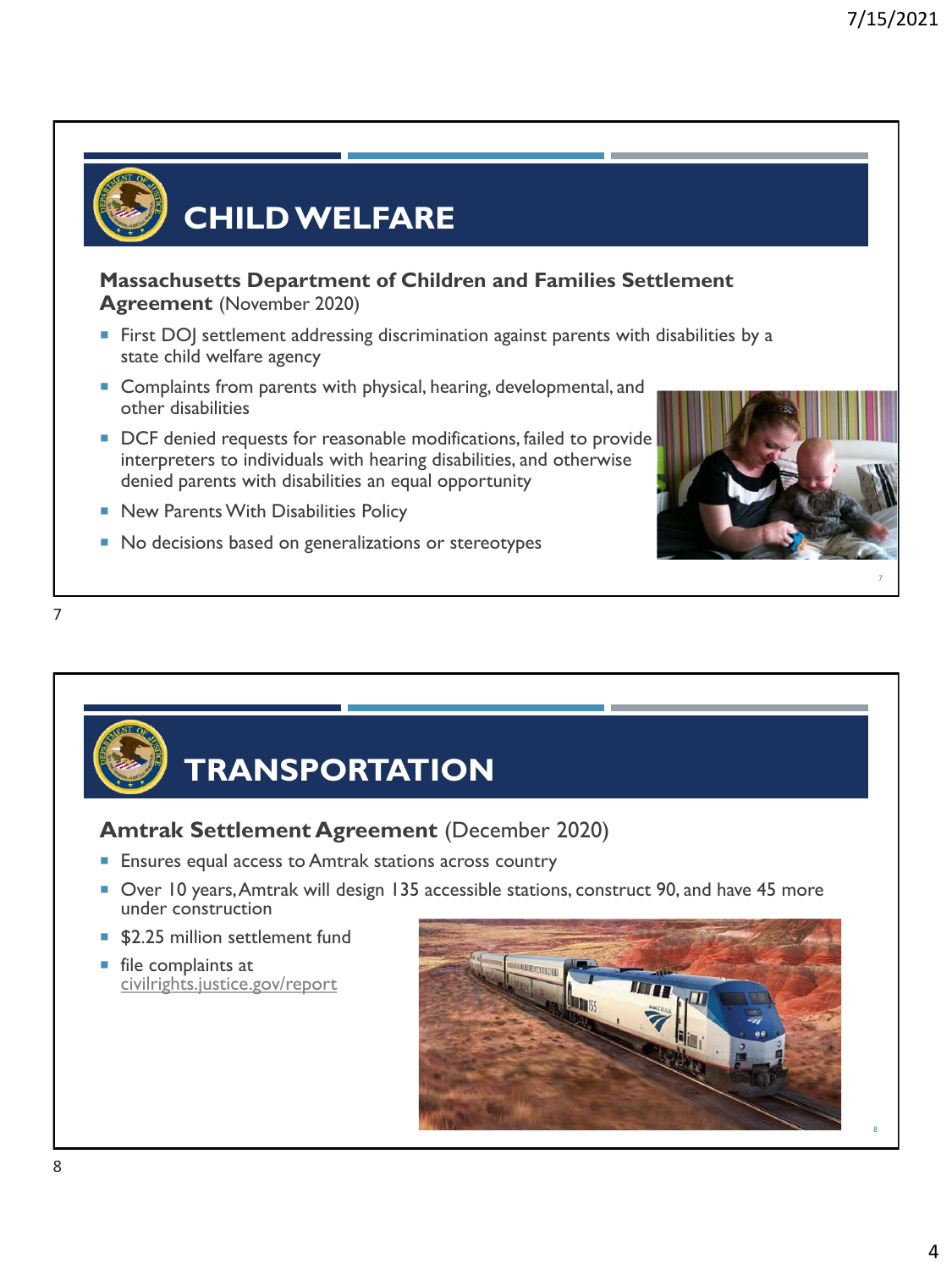

### **TRANSPORTATION**

**Accessible Pedestrian Signals in Chicago and New York** (April 2021)

- U.S. intervened in suit against Chicago, 99% of Chicago's intersections lack APS
- Statement of Interest filed in New York, addresses remedy for lack of access to signalized crossings and pedestrian grid



9



- No working accessible voting machines
- Make voting program accessible, including selecting locations, surveying for accessibility, using temporary accessibility measures, providing accessible voting machines, ADA coordinator

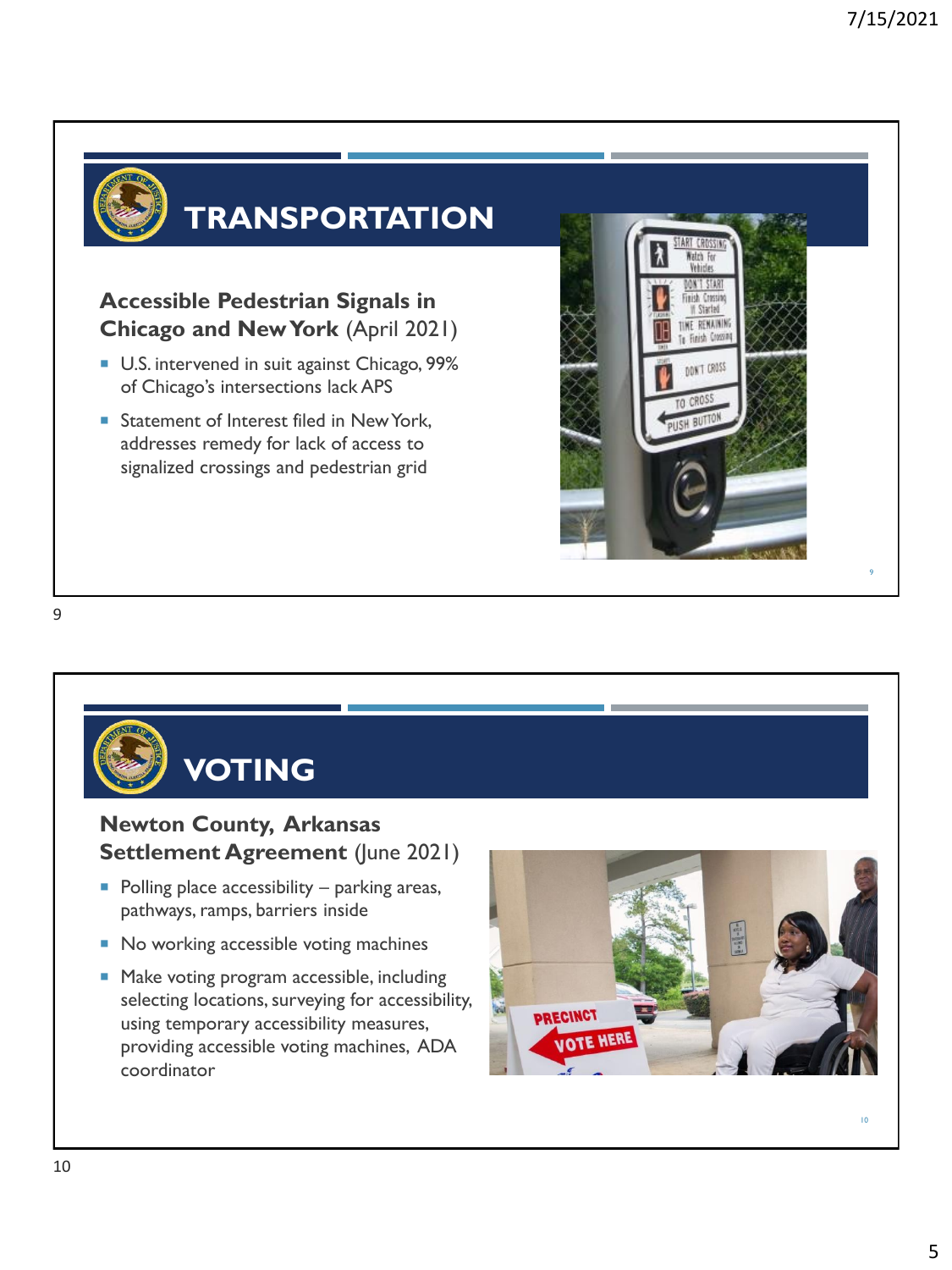11



### **LAW ENFORCEMENT**

**Statement of Interest in A.V. v. Douglas County** (D. Colo.) (June 2021)

- I I year old child with autism sued his school district and the sheriff's office after School Resource Officers aggressively handcuffed and detained him
- child scratched a classmate with a pencil after the classmate wrote on him with markers
- ADA applies to law enforcement, and reasonable modifications are required
- **Public entities are liable under Title II for actions of** employees



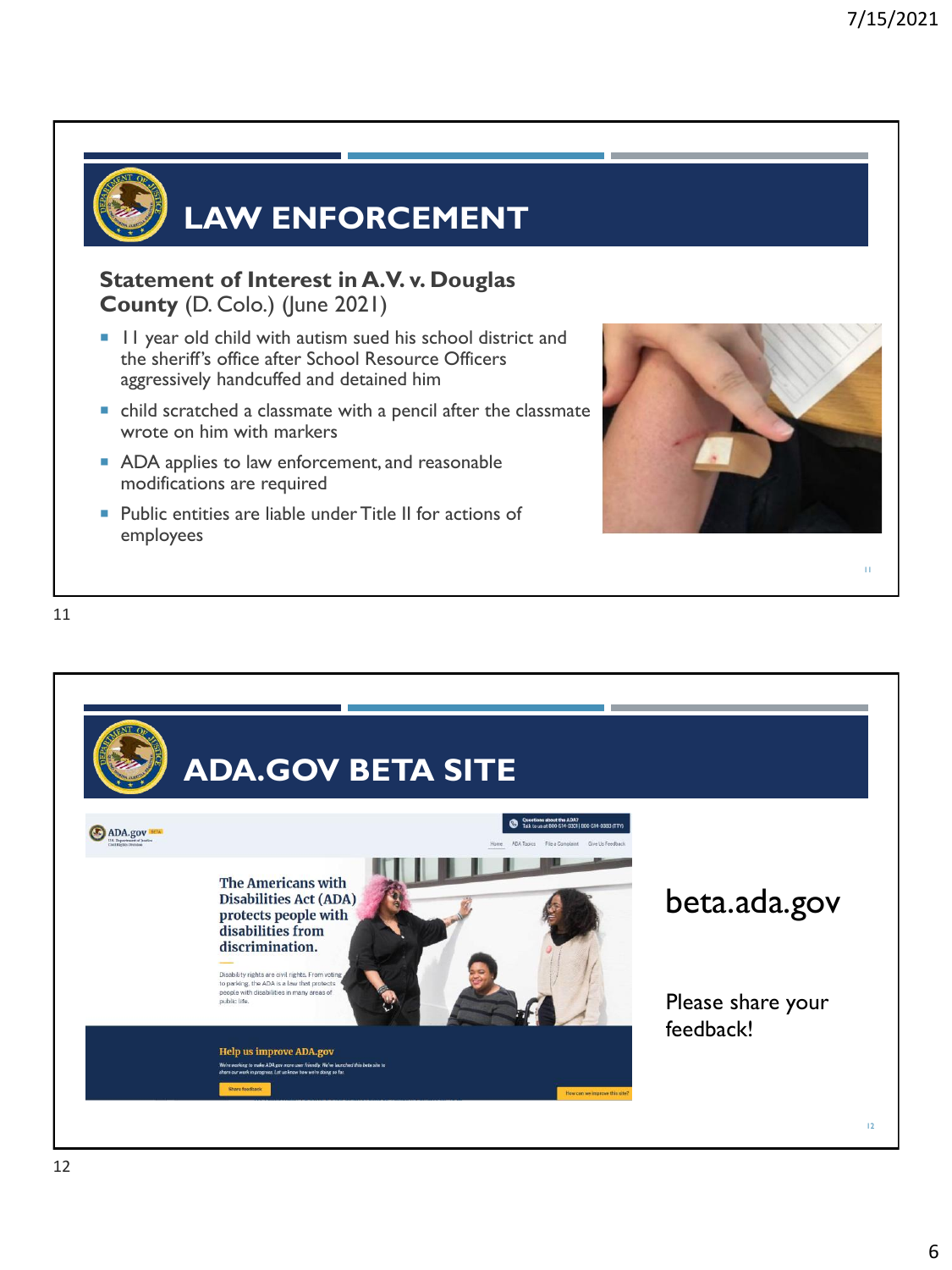